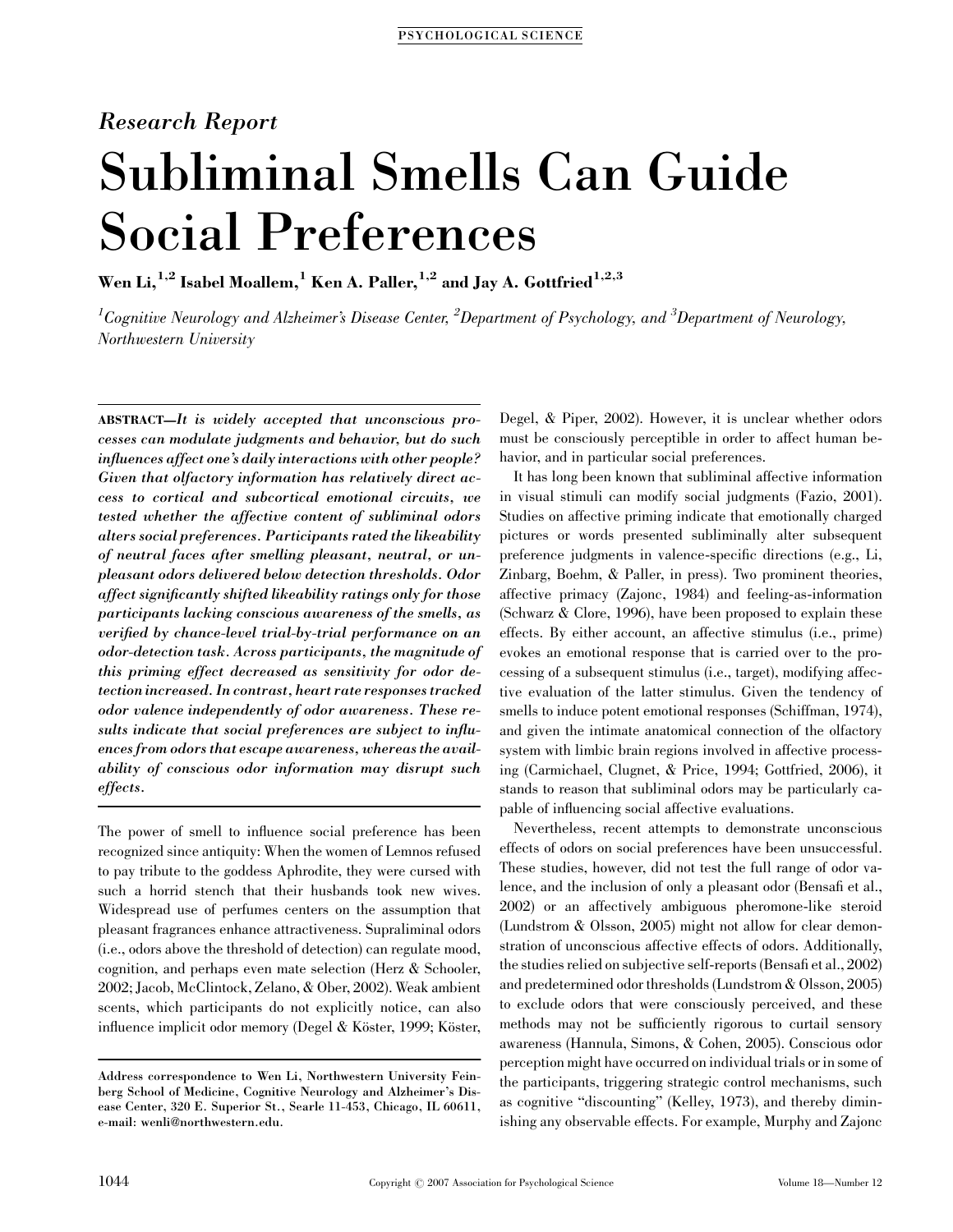# W. Li et al.

(1993) found that a happy or angry face influenced the likeability of a visual target only when the face was displayed subliminally. These authors proposed that when faces were explicitly perceptible, participants tended to attribute their preferences regarding the targets to the preceding faces. Then, to discount this self-perceived bias, they shifted ratings in the opposite direction, which resulted in null or even reverse effects. Likewise, subliminal primes can bias recognition judgments, whereas supraliminal primes do not (Jacoby & Whitehouse, 1989). From these observations, it is evident that the level of conscious awareness needs to be well controlled when investigating effects of odors on social judgments.

The present study was designed to test the hypothesis that the hedonic content of undetectable odors alters social likeability judgments of human faces, whereas conscious odor information may undermine this effect. We developed an olfactory affective priming paradigm, taking special care to limit and monitor the level of conscious odor awareness. Pleasant, neutral, and unpleasant odorants were presented at concentrations below participant-specific detection thresholds. Heart rate responses provided a physiological index of olfactory affective processing, given that odor valence can influence autonomic responses (Alaoui-Ismaili, Vernet-Maury, Dittmar, Delhomme, & Chanel, 1997). We predicted that a subliminal pleasant odor would make faces appear more likeable, whereas a subliminal unpleasant odor would make faces appear less likeable. We also tested whether the efficacy of affective priming decreases with increased availability of conscious olfactory information, as indexed by detection sensitivity computed from the odor-detection response on each trial.

## METHOD

## Participants

Thirty-nine undergraduate students (age range: 17–27; 23 women, 16 men) consented to participate in the experiment, which was approved by the Northwestern University Institutional Review Board. Five participants who rated the citral odorant as unpleasant or neutral in a screening session were excluded, and another 3 participants were unable to complete the experiment, resulting in a final sample of 31 (18 women, 13 men) participants. Physiological recordings were acquired in 17 of these participants.

# Stimulus Materials

# Odor Stimuli

Citral (''lemon''), anisole (''ethereal''), and valeric acid (''sweat'') were chosen as the pleasant, neutral, and unpleasant odorants, respectively (Winston, Gottfried, Kilner, & Dolan, 2005). These valence designations were first verified by participants' ratings of odor pleasantness for isointense suprathreshold concentrations of the odorants (citral, 1%; anisole, 0.8%; valeric acid, 0.04%; diluted in mineral oil); ratings were made on a scale from  $-10$  (extremely unpleasant) to  $+10$  (extremely pleasant). Mean valence ratings were  $3.03$  (SEM = 0.61) for citral,  $-1.23$  (SEM = 0.33) for anisole, and  $-6.71$  (*SEM* = 0.27) for valeric acid,  $\chi^2$ (2,  $N = 31$ ) = 52.32,  $p < .001$  (Friedman test for related samples).

# Face Stimuli

Eighty photographs of faces with neutral expressions were selected from a standardized set (Endl et al., 1998). The emotional neutrality of these faces was confirmed in an independent group  $(N = 20)$  who gave them a mean rating of 3.41 (SEM = 0.09) on a categorical scale from 1 (very negative) to 6 (very positive). Four unique lists containing 20 faces each were created for counterbalancing. Reported effects were not influenced by list assignment ( $ps > 0.1$ , analysis of covariance).

#### Procedure

#### Threshold Determination

Prior to the main study, participant-specific thresholds were obtained independently for each odorant using a forced-choice ascending-staircase technique (with a series of dilutions each at one third of the previous concentration, prepared from the suprathreshold concentrations used for the odor pleasantness ratings; criterion  $=$  five consecutive hits; see Fig. 1; Cain, Gent, Goodspeed, & Leonard, 1988). Mean detection thresholds (mean dilution steps) were  $11.47$  (*SEM* = 0.66) for citral, 12.87 (SEM = 1.51) for anisole, and 14.5 (SEM = 1.37) for valeric acid. The mean dilutions used in the subsequent task were two dilution steps below the thresholds, equivalent to mean volume/ volume concentrations of 3,600 parts per trillion (ppt) citral, 720 ppt anisole, and 7.5 ppt valeric acid.

# Odor Detection and Likeability Judgment Task

Participants were instructed to make the same moderate-sized sniff on each trial and were informed that an odor would be present on 75% of the trials. On each trial, participants first sniffed a bottle containing a pleasant, neutral, or unpleasant subthreshold odorant, or odorless mineral oil (i.e., room air), and indicated by key press whether the bottle contained an odor. Immediately after this response, a computer screen displayed a face for 1,200 ms and then a visual analog scale enabling participants to rate the face's likeability (anchors were extremely unlikeable and extremely likeable). Trials occurred in random order approximately once every 25 s. There were 20 trials per odor condition.

At the conclusion of the study, participants were asked to identify the odorless stimulus from among the four bottles, and only 4 participants identified it correctly. When these participants were subsequently asked to identify the valence of the odors in the other three bottles, they reported that they were unable to do so and were unwilling to venture a guess.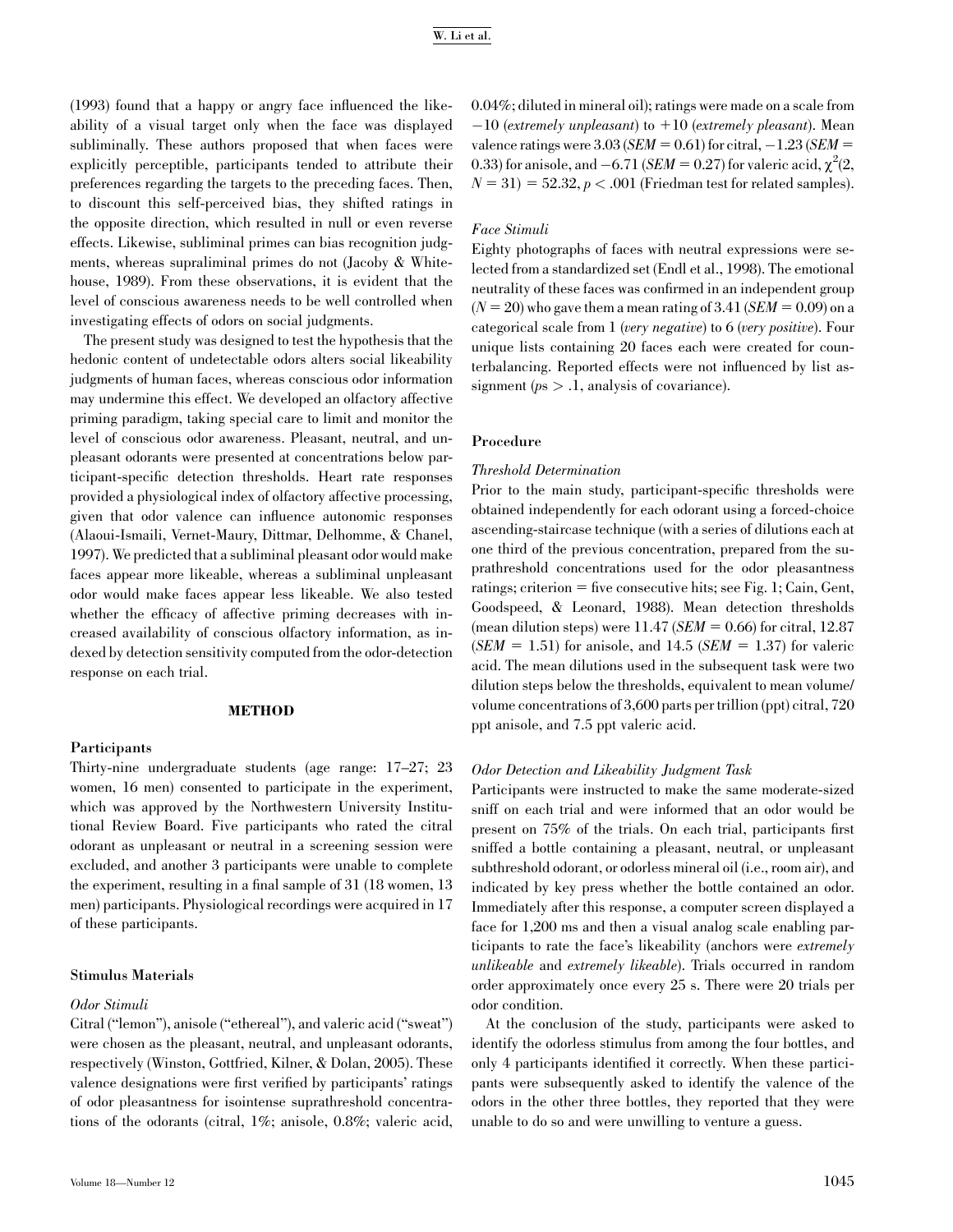#### Subliminal Smells



Fig. 1. The experimental paradigm. First, participant-specific odor-detection thresholds were determined using an ascending-staircase procedure. Then, participants completed an odor-detection and likeability judgment task. In this example, the detection threshold was at dilution 20, so dilution 22 was used in the main task. In that task, participants sniffed a bottle, indicated whether or not it contained an odor, viewed a face stimulus, and finally rated the likeability of the face. For a subset of the participants, heart rate was recorded.

# Physiological Monitoring

Respiration and heart rate were measured in 20 participants, though recording failed in 3 because of technical problems. To record respiration, we used a pair of breathing belts connected by plastic tubing to a piezo-resistive differential pressure transducer (Li, Luxenberg, Parrish, & Gottfried, 2006), the output of which passed through a bridge amplifier. To record HR, we used a piezo-electric pulse transducer attached to the participant's left thumb.

# Data Analysis

We used the signal detection measure  $d'$  to assess odor detection. Given the uneven distribution of response probabilities (odor was present on 75% of trials and absent on 25% of trials),  $d'$  could have been critically distorted by individual response bias (b; Kroll, Yonelinas, Dobbins, & Frederick, 2002). We therefore adjusted  $d'$  for variability in  $\beta$ , obtaining standardized scores. Sixteen of the 31 participants had values of  $d'$  below 0 (their mean unadjusted raw d' was 0.04,  $SD = 0.30$ ); they were assigned to the *unconscious* subgroup. In this group,  $d'$  scores for the three odorants did not differ  $(p = .92)$ . Nevertheless, 1 participant showed above-chance detection  $(d' > 0)$  for anisole; data from this participant were excluded from relevant analyses, although this did not affect the patterns of results. The remaining 15 participants, for whom the value of  $d'$  was greater than 0 (their mean unadjusted d' was 1.06,  $SD = 0.36$ ), were assigned to the conscious subgroup, so named because their detection performance indicated they might have consciously perceived the odors on some trials. One-sample t tests confirmed that the raw d' was significantly greater than 0 for the conscious group,  $t(14) =$ 11.3,  $p < .001$ ,  $p_{\text{rep}} > .99$ , but did not differ from 0 for the unconscious group,  $t(15) = 0.53$ ,  $p = .61$ ,  $p_{rep} = .42$ . We also calculated participant-specific sniff volume, peak amplitude (both computed after subtracting a 500-ms presniff baseline), and latency (from the ''sniff now'' instruction to the peak amplitude). Calculations of instantaneous heart rate were based on the mean interbeat interval across five postsniff R-waves (the index of heartbeat, signifying early electric depolarization of the ventricle), after subtracting a presniff baseline (based on three presniff R-waves).

#### RESULTS

We first tested the effects of odor valence and odor awareness on face likeability ratings in a two-way repeated measures analysis of variance (ANOVA). There was no significant main effect of odor valence,  $F(2, 58) = 1.61$ ,  $p = .21$ , or of odor-awareness group,  $F(1, 29) = 0.02$ ,  $p = .90$ ,  $p_{\text{rep}} = .93$ , but there was a significant interaction between valence and awareness,  $F(2, 58)$  $= 3.73, p = .03, \eta^2 = .11$  (see Fig. 2a). Follow-up contrasts indicated that in the unconscious group, faces were rated less likeable following the unpleasant odor than following the pleasant odor,  $t(15) = -2.61$ ,  $p = .02$ ,  $p_{\text{ren}} = .93$ ,  $f = .62$ , or air,  $t(15) = -1.92, p = .08, p_{\text{rep}} = .84, f = .46$ . In the conscious group, however, effects of odor valence were absent ( $ps > .1$ ,  $p_{\rm rep}$ s < .82).

A similar ANOVAwas conducted on heart rate changes. There were significant main effects of valence,  $F(2, 30) = 4.68$ ,  $p =$ .02,  $\eta^2 = .23$ , and awareness group,  $F(1, 15) = 6.61$ ,  $p = .02$ ,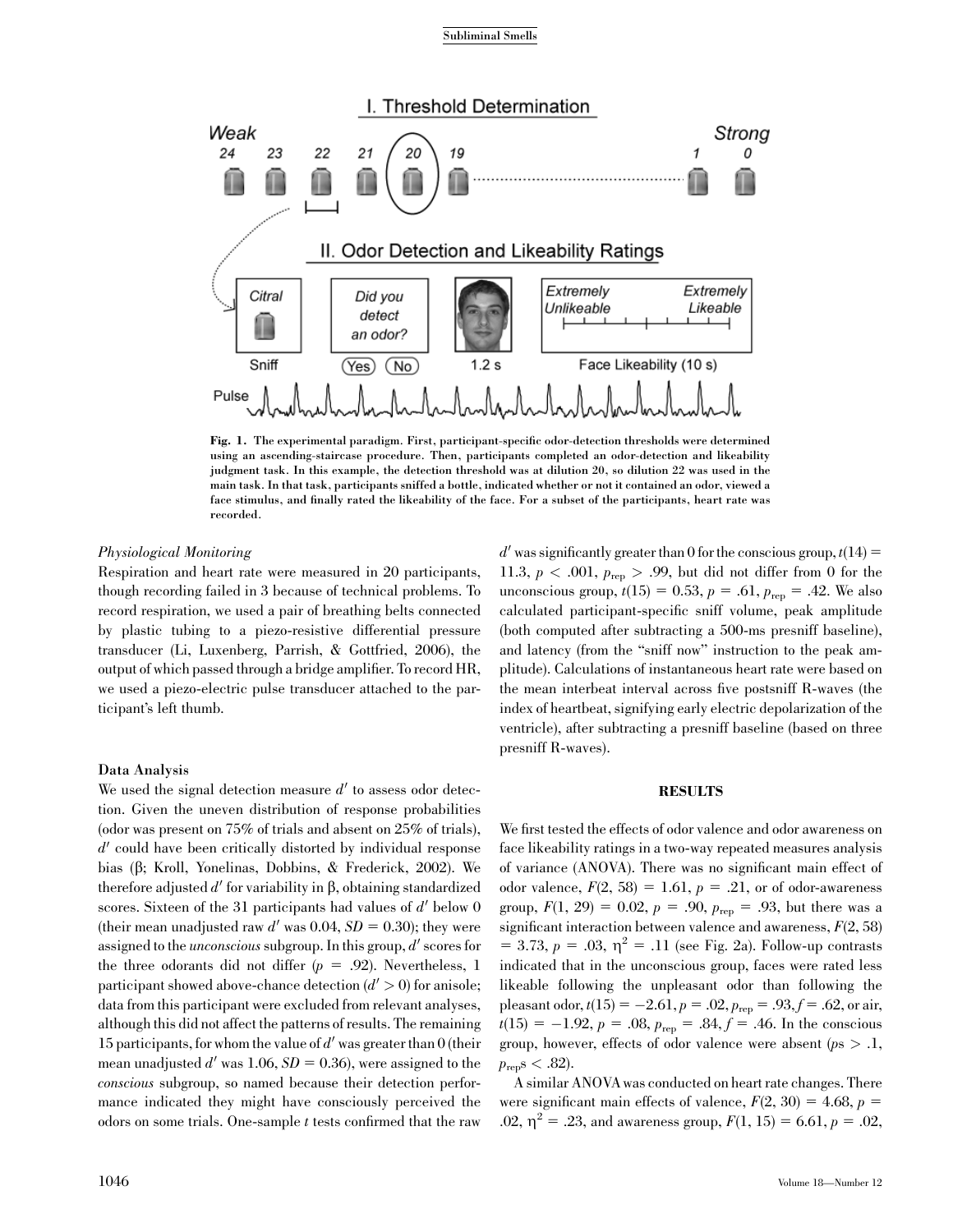W. Li et al.



Fig. 2. Experimental results. The bar graphs present (a) face likeability ratings and (b) heart rate change as a function of odor awareness (unconscious vs. conscious) and odor valence. Error bars indicate standard errors of the means, adjusted for individual differences. Heart rate change was measured as average heart rate (beats per minute, or bpm) across five postsniff R-waves (approximately 4 s after the sniff) after subtracting the baseline rate. The graph in (c) shows the correlations between  $d'$  (corrected for  $\beta$  and standardized) and likeability shifts (difference scores: pleasant – unpleasant) and between d' and heart rate change (difference scores: pleasant – unpleasant). The asterisk indicates a significant correlation,  $\ast p = .001$ . The graph in (d) presents the time course of odor effects on heart rate (bpm), after subtracting the baseline rate, in the unconscious subgroup (waveforms were developed using linear interpolation, with two heart rate estimates per second based on the instantaneous heart rate measurements).

 $p_{\text{rep}} = .93, \eta^2 = .30$ , but the valence-by-group interaction was not significant,  $F(2, 30) = 0.62$ ,  $p = .54$ , indicating that the influence of valence on heart rate response was independent of the level of conscious awareness. Follow-up contrasts demonstrated that heart rate was faster following the unpleasant odor than following the pleasant odor,  $t(16) = 2.79$ ,  $p = .01$ ,  $p_{rep} =$ .95,  $f = .68$ , or the neutral odor,  $t(16) = 1.99$ ,  $p = .065$ ,  $p_{\text{rep}} =$ 

.86,  $f = .36$  (see Fig. 2b). Figure 2d illustrates heart rate change as a function of time following odor presentation for the unconscious group alone,  $t(9)$ s > 2.92,  $ps < .05$ ,  $p_{rep}$ s > .89. These heart rate effects conformed to previous results using supraliminal odors (Alaoui-Ismaili et al., 1997). Odor affect thus influenced behavior and physiology at concentrations so low that the odorants were not consciously perceived.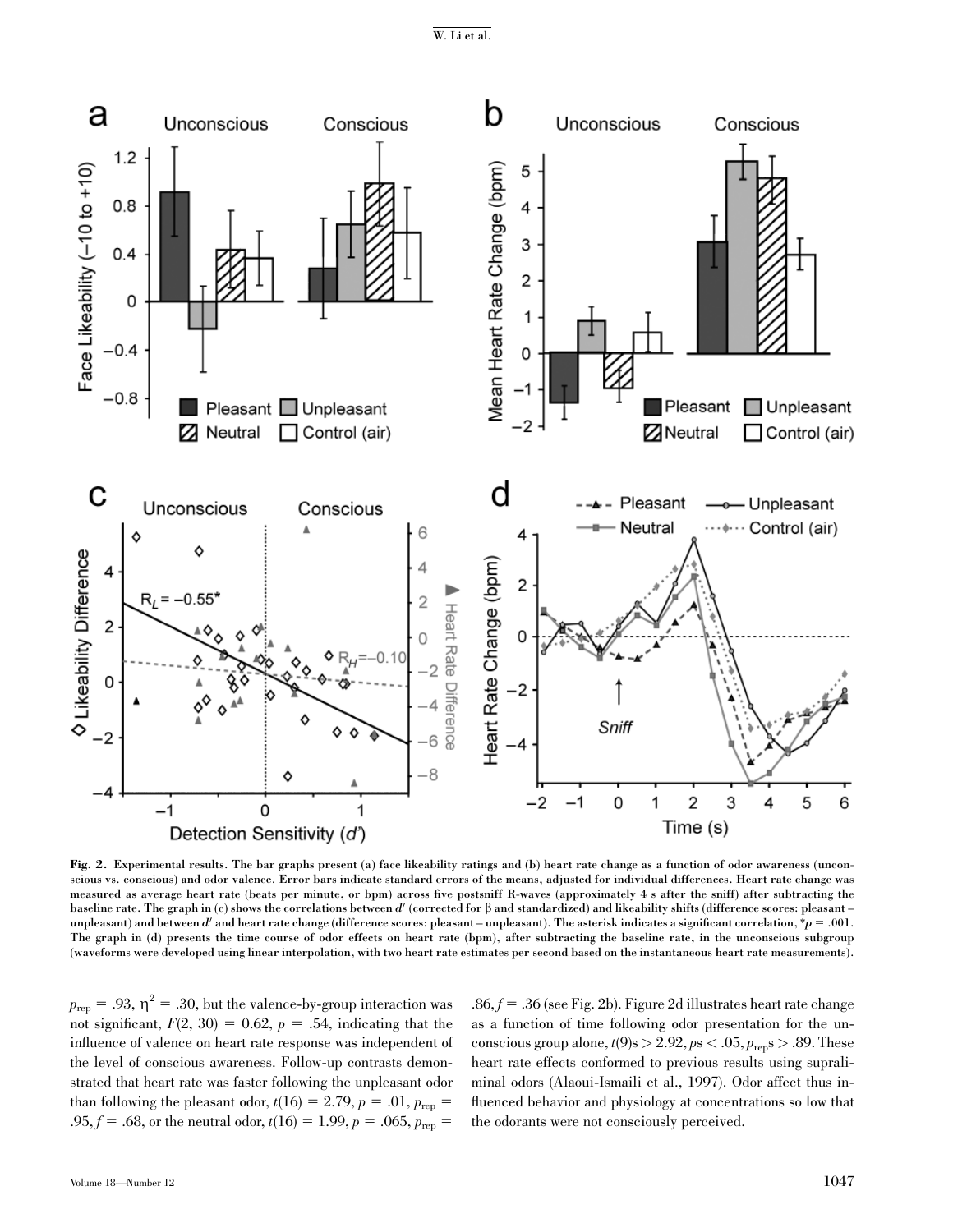To determine whether conscious odor information systematically suppressed the behavioral effect of unconscious odor processing, we performed a participant-wise correlation analysis between  $d'$  scores and the effect of odor valence on face likeability judgments (i.e., difference scores between odor conditions). Considered as a continuous variable, the amount of odor information available (indexed by  $d'$ ) correlated negatively with likeability shifts (pleasant vs. unpleasant:  $r = -.55$ ,  $p =$ .001,  $p_{\text{rep}} = .99$ ; neutral vs. unpleasant:  $r = -.35$ ,  $p = .05$ ,  $p_{\text{rep}} = .87$ ; see Fig. 2c), but not with odor-evoked changes in heart rate. These patterns coincided with the ANOVA results reported earlier in this section.

Critically, the absence of significant differences in sniff volume, latency, and peak amplitude across odor conditions and awareness groups ( $p_s > .4$ ) makes it unlikely that the reported effects were due to respiratory variations. Finally, to rule out the possibility that repetitive odor exposure might have converted nondetectors to detectors in the unconscious group toward the end of the experiment (Wysocki, Dorries, & Beauchamp, 1989), we computed participant-specific  $d'$  scores separately for the first and second halves of the experiment. Analyses indicated that odor detectability did not change significantly over the course of the study in either the unconscious or the conscious group ( $ps > .1, p_{rep} s < .82$ ).

# DISCUSSION

Using odors with distinct affective valence and stringent criteria to exclude odor awareness, we have provided evidence that subliminal odors can influence social likeability judgments and autonomic responses in a valence-consistent manner. The behavioral effects on social preference emerged only when odor information was minor enough to prevent top-down regulation, whereas valence-specific heart rate changes were independent of the level of odor awareness, perhaps reflecting a relative immunity to strategic discounting.

Our findings extend the current literature by showing crossmodal priming effects of subliminal odors on likeability judgments of faces. Critically, the fact that minute amounts of undetectable odorants (as low as 7 ppt) could elicit salient psychological and physiological changes highlights the acute sensitivity of human olfaction, which tends to be underappreciated (Shepherd, 2004). In particular, the reliable effects of the subliminal unpleasant odor imply that there may be a specialized high-affinity sensory channel for odors carrying threatening messages. It is tempting to speculate that a subcortical pathway linking the olfactory bulb directly to the limbic system, especially the amygdala and entorhinal cortex (Carmichael et al., 1994), could provide the means by which below-threshold odors exert their effects on human behavior. Such high-acuity olfactory evaluation is remarkable, but may be required to evoke ecologically relevant behavior, as olfactory input must overcome significant challenges due to the gradual odorant

sorption through the nasal mucosa, changes in wind speed or direction, and respiratory cycling.

Recent studies using visual stimuli have led to an intriguing notion that top-down control mechanisms can be exerted on unconscious processing even though individuals have no conscious awareness of what is to be controlled (Dehaene & Naccache, 2006; also see Bargh & Ferguson, 2000). In the present study, even the participants who showed above-chance odor detection (i.e.,  $d' > 0$ ) did not evidence explicit knowledge of odor affect. Yet the lack of affective priming among these participants implies that inhibitory mechanisms (e.g., discounting) may emerge even without explicit perception of the odor stimuli, provided that sufficient odor information is available. The negative correlation between the amount of odor information available to the participants and the efficacy of affective priming extends a recent finding (Jolij & Lamme, 2005) that implicit visual processing was evident only with minimal visual input (16.7-ms stimulus presentation), and was absent at a slightly longer presentation duration (33.3 ms). Similarly, we suspect that when sensory input is insufficient to provoke conscious olfactory experience, subliminal processing will prevail, but that greater executive control will be engaged to counteract unconscious olfaction as the level of awareness increases. However, as Bargh (1989) pointed out, awareness of the prime and awareness of the link between the prime and the behavior may constitute different automatic processes. Therefore, we cannot exclude the possibility that the potential link between the odors and the face judgments was salient to all participants, and that if it had been less clear, the likeability results might have been similar for the conscious and unconscious groups.

In conclusion, the time-honored belief that scents play an important role in human social settings appears to withstand scientific scrutiny. Furthermore, our data suggest that it is in the absence of conscious awareness that odors best exert their effects. Human cognitive function is so intricate that bottom-up sensory input often induces top-down regulation, resulting in synthesized processes (Schneider & Chein, 2003). Given that at any moment people have conscious access to only a small fraction of the information impinging on their sense organs, top-down mechanisms that operate in the absence of conscious volition could be very adaptive at preventing people from being constantly led by irrelevant sensory input. Nevertheless, as shown here, when sensory input is infinitesimal, important information fragments can escape strategic regulation and influence social judgments. Consequently, we can only hope that the subtle smells we emit make a pleasant impression on other people.

Acknowledgments—This work was supported by Grant 1 K08 DC007653-01A1 from the National Institute on Deafness and Other Communication Disorders (J.A.G.) and by Grant BCS-0518800 from the National Science Foundation (K.A.P.).